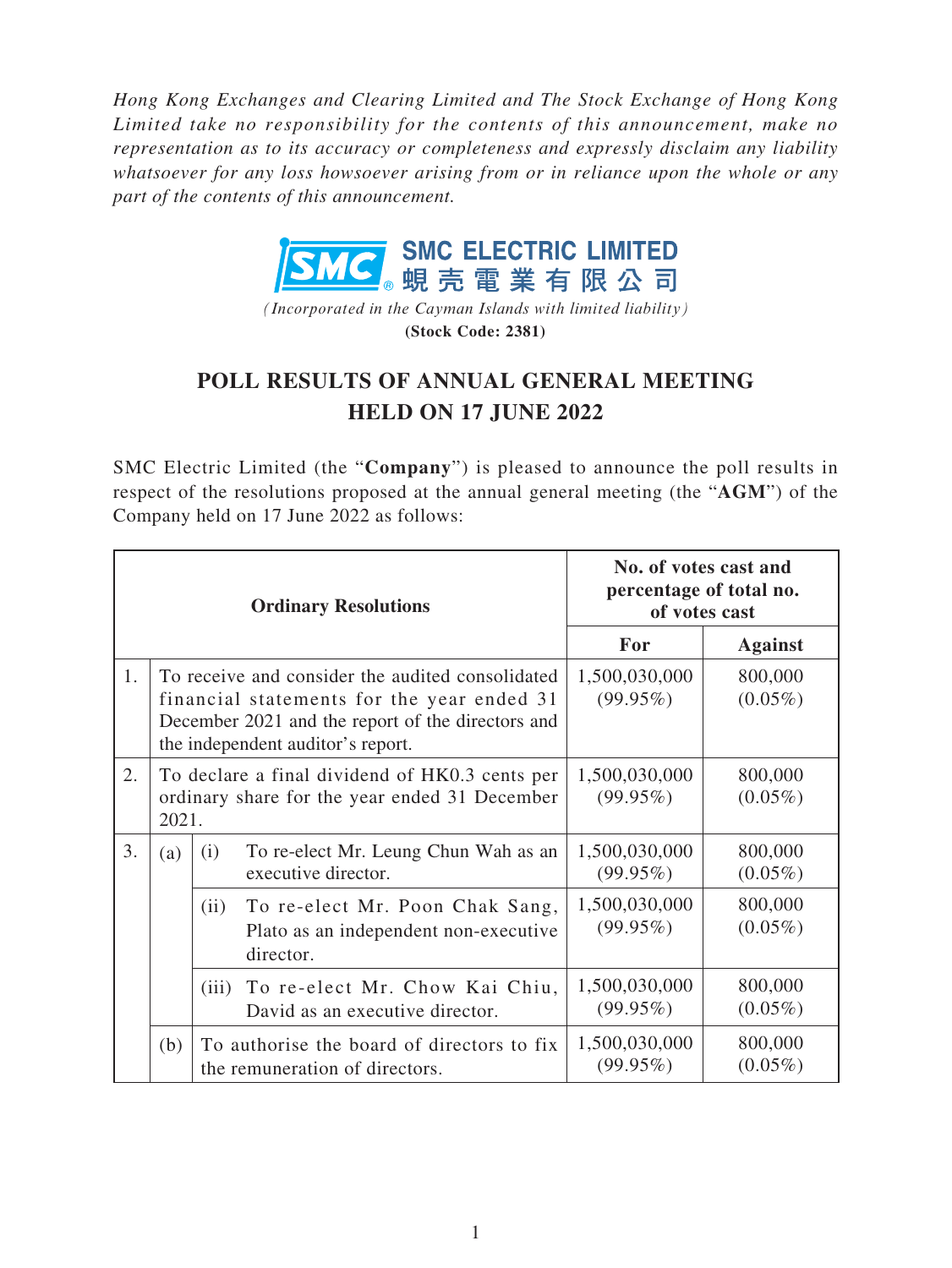|    | <b>Ordinary Resolutions</b>                                                                                                                                           | No. of votes cast and<br>percentage of total no.<br>of votes cast |                       |
|----|-----------------------------------------------------------------------------------------------------------------------------------------------------------------------|-------------------------------------------------------------------|-----------------------|
|    |                                                                                                                                                                       | For                                                               | <b>Against</b>        |
| 4. | To re-appoint BDO Limited as auditor of the<br>Company for the ensuing year and to authorise the<br>board of directors to fix the remuneration of<br>auditor.         | 1,500,030,000<br>$(99.95\%)$                                      | 800,000<br>$(0.05\%)$ |
| 5. | To grant a general mandate to the directors to allot<br>and issue new ordinary shares of the Company<br>(Ordinary Resolution No. 5 of the notice of the<br>Meeting).  | 1,500,030,000<br>$(99.95\%)$                                      | 800,000<br>$(0.05\%)$ |
| 6. | To grant a general mandate to the directors to<br>repurchase ordinary shares of the Company<br>(Ordinary Resolution No. 6 of the notice of the<br>Meeting).           | 1,500,030,000<br>$(99.95\%)$                                      | 800,000<br>$(0.05\%)$ |
| 7. | To extend the general mandate granted to the<br>directors to issue new ordinary shares of the<br>Company (Ordinary Resolution No. 7 of the notice<br>of the Meeting). | 1,500,030,000<br>$(99.95\%)$                                      | 800,000<br>$(0.05\%)$ |

As more than 50% of the votes were cast in favour of each resolution, all the resolutions were duly passed as ordinary resolutions.

As at the date of the AGM, the number of issued shares of the Company (the "**Shares**") was 2,000,000,000 Shares. In relation to all the resolutions proposed at the AGM, the total number of Shares entitling the holders to attend and vote for or against all the resolutions at the AGM was 2,000,000,000 Shares.

There were no Shares entitling the holders to attend and abstain from voting in favour of the resolutions at the AGM as set out in Rule 13.40 of the Rules Governing the Listing of Securities on The Stock Exchange of Hong Kong Limited (the "**Listing Rules**") and there were no shareholders of the Company ("**Shareholders**") that were required under the Listing Rules to abstain from voting in respect of any of the resolutions at the AGM.

Boardroom Share Registrars (HK) Limited, the Hong Kong branch share registrar and transfer office of the Company, acted as scrutineer for the poll at the AGM.

Shareholders may refer to the circular of the Company dated 27 April 2022 (the "**Circular**") for details of the above resolutions proposed at the AGM. The Circular may be viewed and downloaded from the Company's website at http://www.smcelectric.com.hk or the website of The Stock Exchange of Hong Kong Limited at http://www.hkexnews.hk.